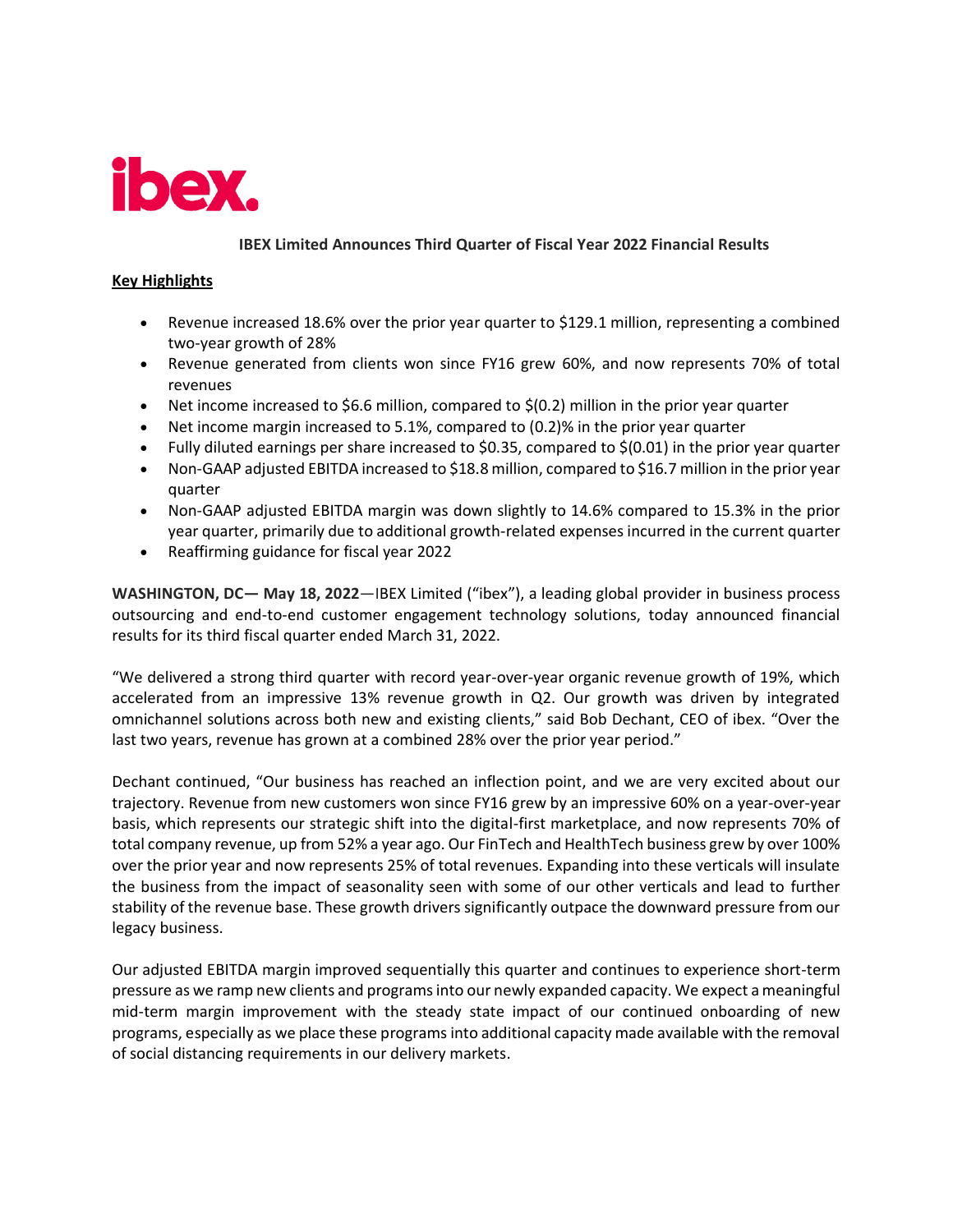Looking forward to FY23 and beyond, we expect to sustain our revenue trajectory firmly in excess of 10% per annum. This revenue growth is driven primarily by the continued success of our profitable new logo engine that, over the last several years, has delivered an annualized growth rate between 40% and 60% and is now 70% of our overall business. This growth has offset the decline of our legacy 3 clients, primarily in the telecommunications & legacy technology industry, whose revenues have been declining on average by around 30% on an annualized basis and now make up only 19% of our revenue base. We do expect the trajectory among these legacy clients to continue as a result of organic demand decline and a strategic decision that allowed us to replace our lowest margin business within this client group with a new higher margin HealthTech client. As a result, we expect revenues from this legacy set of clients to have a less pronounced effect on our business."

## **Third Quarter of Fiscal Year 2022 Highlights**

## *Business Highlights*

- Won seven new significant clients in the quarter and nineteen in the fiscal year-to-date.
- Wins highlight the continued success in the HealthTech and digital first space. We had two key wins in HealthTech, one with a top job website company, as well as a leading collaborative graphics design company.
- The wins are in all our key geographies, including the Philippines, Nearshore, and the US, and are a catalyst for double-digit growth in all these regions.
- Client diversification continued to improve with less than 56% of total revenue from our top 10 clients, down from 69% in the prior year quarter and top 25 clients to 84% from 90% of total revenue.

## *Revenue*

- Revenue increased 18.6% to \$129.1 million, compared to \$108.8 million in the prior year quarter.
- Revenue related to our new clients won since FY16 grew 60% compared to the prior year quarter and now represents 70% of our quarterly revenue and up from 52% in the prior year quarter.
- Revenue growth was driven by strength in our FinTech, HealthTech, Retail & Ecommerce, and Travel, Transportation & Logistics verticals, partially offset by continuing decreases in our Telecommunications verticals.
- FinTech and HealthTech (our two strategic investment verticals since FY20) increased 101% from the prior year quarter and now represent 24.6% of our business.
- Legacy 3 clients now represent 19% of revenue, compared to 34.1% in the prior year quarter and are expected to have less of an impact on our overall results going forward.

## *Net Income*

- Net income increased to \$6.6 million, compared to \$(0.2) million in the prior year quarter. The increase in net income was primarily driven by stronger operating results and tax benefits recognized in the current quarter.
- Net income margin increased to 5.1%, compared to (0.2)% in the prior year quarter.
- Non-GAAP adjusted net income increased to \$10.7 million, compared to \$6.0 million in the prior year quarter (see Exhibit 1 for reconciliation).
- Non-GAAP adjusted net income margin increased to 8.3%, compared to 5.5% in the prior year quarter (see Exhibit 1 for reconciliation).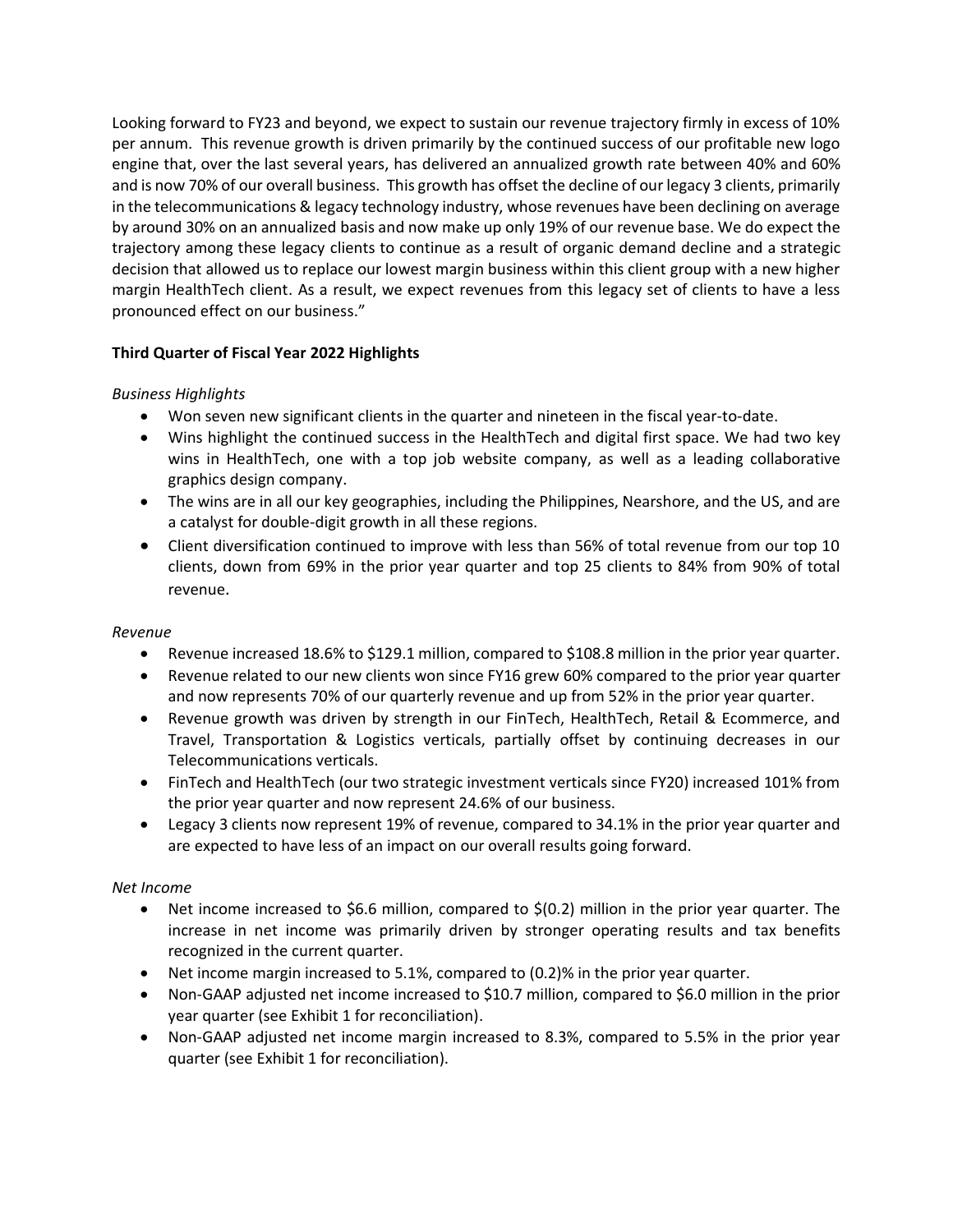### *Adjusted EBITDA*

- Non-GAAP adjusted EBITDA increased to \$18.8 million, compared to \$16.7 million in the prior year quarter (see Exhibit 2 for reconciliation).
- Non-GAAP adjusted EBITDA margin decreased to 14.6%, compared to 15.3% in the prior year quarter (see Exhibit 2 for reconciliation).
- Non-GAAP adjusted EBITDA margin decreased primarily due to an increase in agent training costs associated with ramping our business, investment in overhead to support our growth, and the opening of our Honduras center.

### *Earnings Per Share*

- IFRS basic and fully diluted earnings per share increased to \$0.36 and \$0.35, respectively, compared to \$(0.01) and \$(0.01) in the prior year quarter.
- Non-GAAP adjusted fully diluted earnings per share increased to \$0.57, compared to \$0.32 in the prior year quarter (see Exhibit 1 for reconciliation).

### **Cash Flow and Balance Sheet**

- Cash flow from operations was \$12.0 million, compared to \$13.9 million in the prior year quarter.
- Capex was \$6.1 million compared to \$6.3 million in the prior year quarter.
- Cash and cash equivalents were \$41.5 million, total borrowings were \$27.4 million, and lease liabilities were \$90.6 million as of March 31, 2022, compared to cash and cash equivalents of \$57.8 million, total borrowings of \$28.5 million, and lease liabilities of \$84.0 million as of June 30, 2021.

#### **Fiscal Year 2022 Business Outlook**

We are reaffirming our revenue, adjusted EBITDA and capex guidance for our fiscal year 2022.

#### **Share Repurchase Authorization**

In the second quarter, the company's board of directors authorized the repurchase of up to \$20 million of the company's common shares. As of May 13, the company has repurchased \$3.2 million of its common shares at an average price of \$14.87 per share.

#### **Conference Call and Webcast Information**

IBEX Limited will host a conference call and live webcast to discuss its third quarter of fiscal year 2022 financial results at 4:30 p.m. Eastern Time today, May 18, 2022. To access the conference call, dial (833) 614-1408 for the U.S. or Canada, or for international callers (914) 987-7129 and provide conference ID 8088444. The webcast will be available live on the investors section of ibex's website at: [https://investors.ibex.co/.](https://investors.ibex.co/)

An audio replay of the call will also be available to investors beginning at approximately 7:30 p.m. Eastern Time on May 18, 2022, until 7:30 p.m. Eastern Time on May 25, 2022, by dialing (855) 859-2056 for the U.S. or Canada, or for international callers, (404) 537-3406 and entering passcode 8088444. In addition, an archived webcast will be available on the Investors section of ibex's website at: [https://investors.ibex.co/.](https://investors.ibex.co/)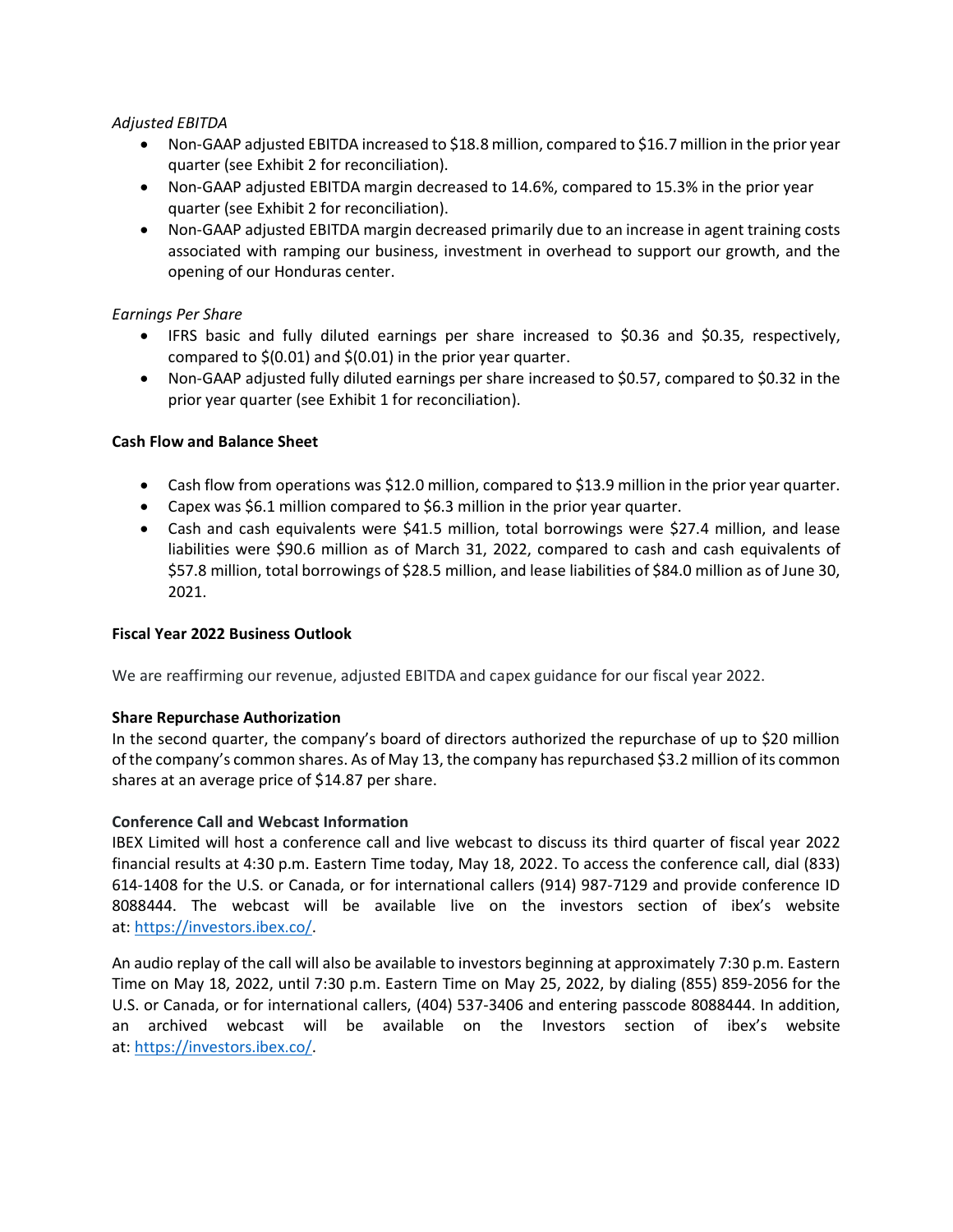#### **Financial Information**

This announcement does not contain sufficient information to constitute an interim financial report as defined in International Accounting Standards 34, "Interim Financial Reporting." The financial information in this press release has not been audited.

#### **Non-GAAP Financial Measures**

We present non-GAAP financial measures because we believe that they and other similar measures are widely used by certain investors, securities analysts and other interested parties as supplemental measures of performance and liquidity. We also use these measures internally to establish forecasts, budgets and operational goals to manage and monitor our business, as well as evaluate our underlying historical performance, as we believe that these non-GAAP financial measures provide a more accurate depiction of the performance of the business by encompassing only relevant and manageable events, enabling us to evaluate and plan more effectively for the future. The non-GAAP financial measures may not be comparable to other similarly titled measures of other companies, have limitations as analytical tools, and should not be considered in isolation or as a substitute for analysis of our operating results as reported under IFRS as issued by the IASB. Non-GAAP financial measures and ratios are not measurements of our performance, financial condition or liquidity under IFRS as issued by the IASB and should not be considered as alternatives to operating profit or net income / (loss) or as alternatives to cash flow from operating, investing or financing activities for the period, or any other performance measures, derived in accordance with IFRS as issued by the IASB or any other generally accepted accounting principles.

ibex is not providing a quantitative reconciliation of forward-looking non-GAAP adjusted EBITDA to the most directly comparable IFRS measure because it is unable to predict with reasonable certainty the ultimate outcome of certain significant items without unreasonable effort. These items include, but are not limited to, non-recurring expenses, fair value adjustments, and share-based compensation expense. These items are uncertain, depend on various factors, and could have a material impact on IFRS reported results for the guidance period.

#### **About ibex**

ibex helps the world's preeminent brands more effectively engage their customers with services ranging from customer support, technical support, inbound/outbound sales, business intelligence and analytics, digital demand generation, and CX surveys and feedback analytics.

#### **Forward Looking Statements**

In addition to historical information, this release contains "forward-looking statements" within the meaning of the Private Securities Litigation Reform Act of 1995. In some cases, you can identify forwardlooking statements by terminology such as "believe," "may," "will," "estimate," "continue," "anticipate," "intend," "should," "plan," "expect," "predict," "potential," or the negative of these terms or other similar expressions. These statements include, but are not limited to, statements regarding our future financial and operating performance, including our outlook and guidance, and our strategies, priorities and business plans. Our expectations and beliefs regarding these matters may not materialize, and actual results in future periods are subject to risks and uncertainties that could cause actual results to differ materially from those projected. Factors that could impact our actual results include: developments relating to COVID-19; our ability to attract new business and retain key clients; our ability to enter into multi-year contracts with our clients at appropriate rates; the potential for our clients or potential clients to consolidate; our clients deciding to enter into or further expand their insourcing activities; our ability to operate as an integrated company under the ibex brand; our ability to manage portions of our business that have long sales cycles and long implementation cycles that require significant resources and working capital; our ability to manage our international operations, particularly in Pakistan and the Philippines and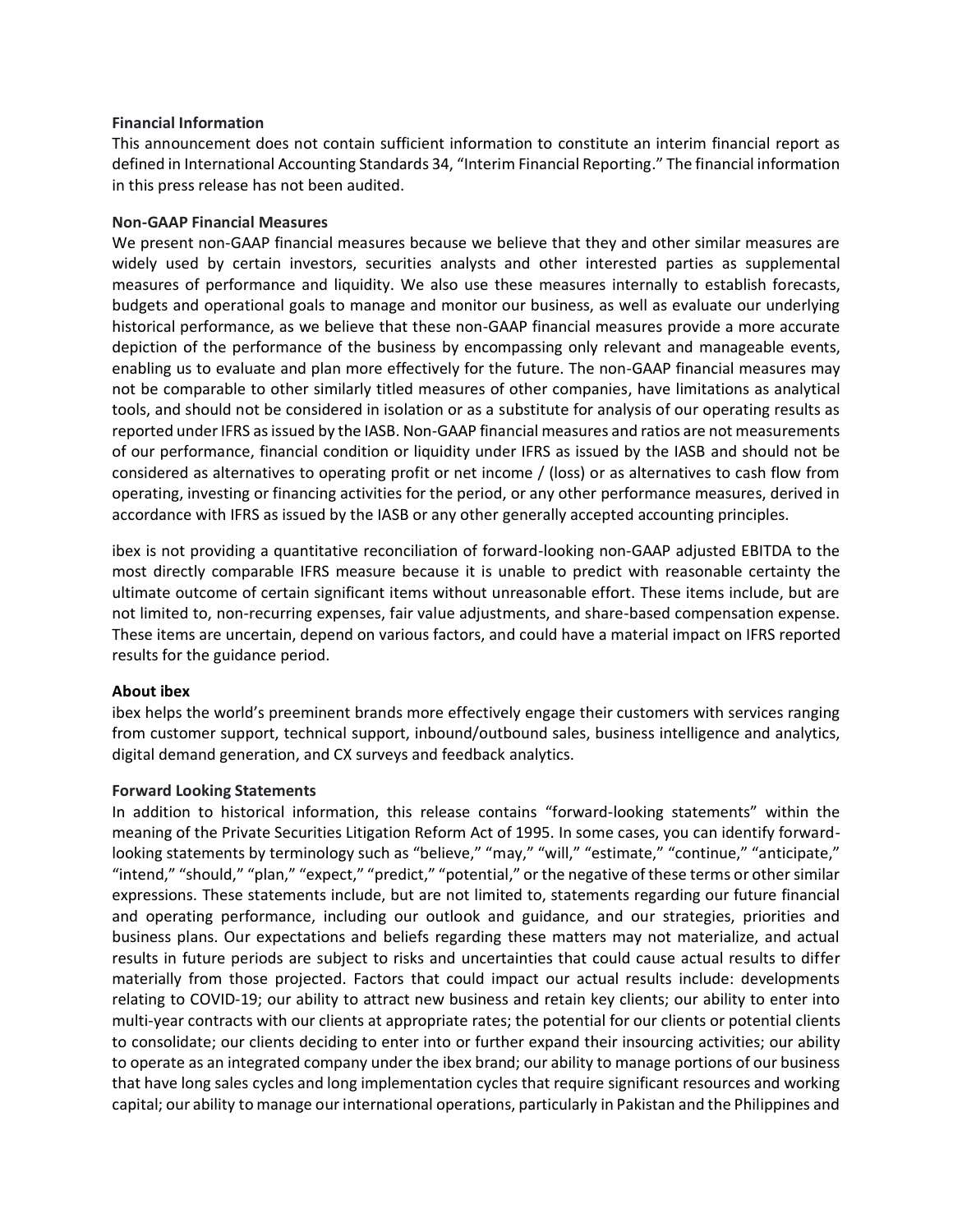increasingly in Jamaica, Nicaragua, and Honduras; our ability to comply with applicable laws and regulations, including those regarding privacy, data protection and information security; our ability to manage the inelasticity of our labor costs relative to short-term movements in client demand; our ability to realize the anticipated strategic and financial benefits of our relationship with Amazon; our ability to recruit, engage, motivate, manage and retain our global workforce; our ability to anticipate, develop and implement information technology solutions that keep pace with evolving industry standards and changing client demands; our ability to maintain and enhance our reputation and brand; and other factors discussed under the heading "Risk Factors" in our annual report on Form 20-F filed with the U.S. Securities and Exchange Commission on October 14, 2021 and any other risk factors we include in subsequent reports on Form 6-K. Because of these uncertainties, you should not make any investment decisions based on our estimates and forward-looking statements. Except as required by law, we undertake no obligation to publicly update any forward-looking statements for any reason after the date of this press release whether as a result of new information, future events or otherwise.

**IR Contact:** Daniel Bellehsen, Executive Vice President, Investor Relations & Corporate Development, ibex, [Dan.Bellehsen@ibex.co](mailto:Dan.Bellehsen@ibex.co)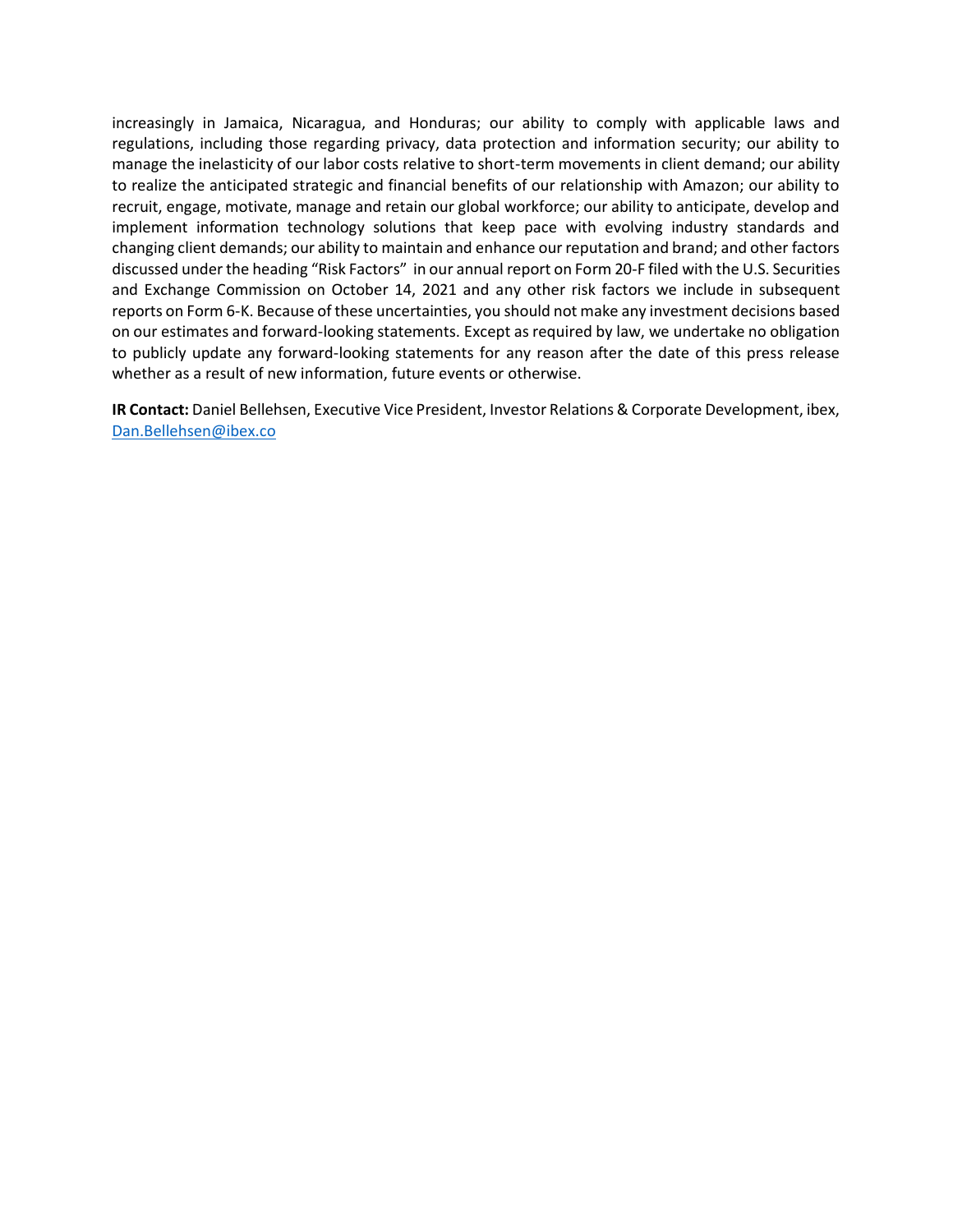# **IBEX Limited Unaudited Consolidated Statements of Financial Position**

| <b>Assets</b><br><b>Current assets</b><br>\$<br>\$<br>57,842<br>Cash and cash equivalents<br>41.450<br>Trade and other receivables<br>81,104<br>104,324<br>Due from related parties<br>1,133<br>1,755<br>Warrant asset<br>862<br>673<br>\$<br>147,769<br>141,374<br><b>Total current assets</b><br>\$<br><b>Non-current assets</b><br>\$<br>\$<br>41,423<br>30,828<br>Property and equipment<br>78,961<br>75,875<br>Right of use assets<br>Goodwill<br>11,832<br>11,832<br>Other intangible assets<br>3,244<br>3,209<br>1,420<br>Warrant asset<br>1,069<br>Investment in joint venture<br>250<br>258<br>4,252<br>Deferred tax asset<br>6,809<br>Other assets<br>5,239<br>5,018<br>132,913<br><b>Total non-current assets</b><br>\$<br>148,606<br><u>\$</u><br>$\overline{\$}$<br><b>Total assets</b><br>296,375<br>274,287<br><b>Liabilities and equity</b><br><b>Current liabilities</b><br>$\boldsymbol{\mathsf{S}}$<br>\$<br>Trade and other payables<br>55,252<br>54,863<br>Deferred revenue<br>8,678<br>4,077<br>12,121<br>Lease liabilities<br>14,799<br><b>Borrowings</b><br>26,797<br>26,716<br>3,863<br>4,275<br>Due to related parties<br>2,129<br>3,663<br>Income tax payables<br>$\overline{\$}$<br>$\overline{\$}$<br><b>Total current liabilities</b><br>105,715<br>111,518<br><b>Non-current liabilities</b><br>\$<br>\$<br>Deferred revenue<br>3,010<br>4,738<br>Lease liabilities<br>75,762<br>71,878<br><b>Borrowings</b><br>589<br>1,801<br>Deferred tax liability<br>86<br>86<br>Other non-current liabilities<br>6,827<br>11,138<br><b>Total non-current liabilities</b><br><u>\$</u><br><u>\$</u><br>87,913<br>88,002<br>\$<br>\$<br><b>Total liabilities</b><br>199,520<br>193,628<br><b>Equity</b><br>$\boldsymbol{\mathsf{S}}$<br>$\boldsymbol{\mathsf{S}}$<br>Share capital<br>$\overline{2}$<br>$\overline{2}$<br>Additional paid-in capital<br>155,831<br>158,157<br>Other reserves<br>33,625<br>33,180<br>Accumulated deficit<br>(92, 603)<br>(110, 680)<br>$\frac{1}{2}$<br><b>Total equity</b><br>96,855<br>$\frac{1}{2}$<br>80,659<br>\$<br>\$<br><b>Total liabilities and equity</b><br>296,375<br>274,287 | US\$ in thousands | March 31,<br>2022 |  |  |  |  |  |
|---------------------------------------------------------------------------------------------------------------------------------------------------------------------------------------------------------------------------------------------------------------------------------------------------------------------------------------------------------------------------------------------------------------------------------------------------------------------------------------------------------------------------------------------------------------------------------------------------------------------------------------------------------------------------------------------------------------------------------------------------------------------------------------------------------------------------------------------------------------------------------------------------------------------------------------------------------------------------------------------------------------------------------------------------------------------------------------------------------------------------------------------------------------------------------------------------------------------------------------------------------------------------------------------------------------------------------------------------------------------------------------------------------------------------------------------------------------------------------------------------------------------------------------------------------------------------------------------------------------------------------------------------------------------------------------------------------------------------------------------------------------------------------------------------------------------------------------------------------------------------------------------------------------------------------------------------------------------------------------------------------------------------------------------------------------------------------------------------------------------------------------------|-------------------|-------------------|--|--|--|--|--|
|                                                                                                                                                                                                                                                                                                                                                                                                                                                                                                                                                                                                                                                                                                                                                                                                                                                                                                                                                                                                                                                                                                                                                                                                                                                                                                                                                                                                                                                                                                                                                                                                                                                                                                                                                                                                                                                                                                                                                                                                                                                                                                                                             |                   |                   |  |  |  |  |  |
|                                                                                                                                                                                                                                                                                                                                                                                                                                                                                                                                                                                                                                                                                                                                                                                                                                                                                                                                                                                                                                                                                                                                                                                                                                                                                                                                                                                                                                                                                                                                                                                                                                                                                                                                                                                                                                                                                                                                                                                                                                                                                                                                             |                   |                   |  |  |  |  |  |
|                                                                                                                                                                                                                                                                                                                                                                                                                                                                                                                                                                                                                                                                                                                                                                                                                                                                                                                                                                                                                                                                                                                                                                                                                                                                                                                                                                                                                                                                                                                                                                                                                                                                                                                                                                                                                                                                                                                                                                                                                                                                                                                                             |                   |                   |  |  |  |  |  |
|                                                                                                                                                                                                                                                                                                                                                                                                                                                                                                                                                                                                                                                                                                                                                                                                                                                                                                                                                                                                                                                                                                                                                                                                                                                                                                                                                                                                                                                                                                                                                                                                                                                                                                                                                                                                                                                                                                                                                                                                                                                                                                                                             |                   |                   |  |  |  |  |  |
|                                                                                                                                                                                                                                                                                                                                                                                                                                                                                                                                                                                                                                                                                                                                                                                                                                                                                                                                                                                                                                                                                                                                                                                                                                                                                                                                                                                                                                                                                                                                                                                                                                                                                                                                                                                                                                                                                                                                                                                                                                                                                                                                             |                   |                   |  |  |  |  |  |
|                                                                                                                                                                                                                                                                                                                                                                                                                                                                                                                                                                                                                                                                                                                                                                                                                                                                                                                                                                                                                                                                                                                                                                                                                                                                                                                                                                                                                                                                                                                                                                                                                                                                                                                                                                                                                                                                                                                                                                                                                                                                                                                                             |                   |                   |  |  |  |  |  |
|                                                                                                                                                                                                                                                                                                                                                                                                                                                                                                                                                                                                                                                                                                                                                                                                                                                                                                                                                                                                                                                                                                                                                                                                                                                                                                                                                                                                                                                                                                                                                                                                                                                                                                                                                                                                                                                                                                                                                                                                                                                                                                                                             |                   |                   |  |  |  |  |  |
|                                                                                                                                                                                                                                                                                                                                                                                                                                                                                                                                                                                                                                                                                                                                                                                                                                                                                                                                                                                                                                                                                                                                                                                                                                                                                                                                                                                                                                                                                                                                                                                                                                                                                                                                                                                                                                                                                                                                                                                                                                                                                                                                             |                   |                   |  |  |  |  |  |
|                                                                                                                                                                                                                                                                                                                                                                                                                                                                                                                                                                                                                                                                                                                                                                                                                                                                                                                                                                                                                                                                                                                                                                                                                                                                                                                                                                                                                                                                                                                                                                                                                                                                                                                                                                                                                                                                                                                                                                                                                                                                                                                                             |                   |                   |  |  |  |  |  |
|                                                                                                                                                                                                                                                                                                                                                                                                                                                                                                                                                                                                                                                                                                                                                                                                                                                                                                                                                                                                                                                                                                                                                                                                                                                                                                                                                                                                                                                                                                                                                                                                                                                                                                                                                                                                                                                                                                                                                                                                                                                                                                                                             |                   |                   |  |  |  |  |  |
|                                                                                                                                                                                                                                                                                                                                                                                                                                                                                                                                                                                                                                                                                                                                                                                                                                                                                                                                                                                                                                                                                                                                                                                                                                                                                                                                                                                                                                                                                                                                                                                                                                                                                                                                                                                                                                                                                                                                                                                                                                                                                                                                             |                   |                   |  |  |  |  |  |
|                                                                                                                                                                                                                                                                                                                                                                                                                                                                                                                                                                                                                                                                                                                                                                                                                                                                                                                                                                                                                                                                                                                                                                                                                                                                                                                                                                                                                                                                                                                                                                                                                                                                                                                                                                                                                                                                                                                                                                                                                                                                                                                                             |                   |                   |  |  |  |  |  |
|                                                                                                                                                                                                                                                                                                                                                                                                                                                                                                                                                                                                                                                                                                                                                                                                                                                                                                                                                                                                                                                                                                                                                                                                                                                                                                                                                                                                                                                                                                                                                                                                                                                                                                                                                                                                                                                                                                                                                                                                                                                                                                                                             |                   |                   |  |  |  |  |  |
|                                                                                                                                                                                                                                                                                                                                                                                                                                                                                                                                                                                                                                                                                                                                                                                                                                                                                                                                                                                                                                                                                                                                                                                                                                                                                                                                                                                                                                                                                                                                                                                                                                                                                                                                                                                                                                                                                                                                                                                                                                                                                                                                             |                   |                   |  |  |  |  |  |
|                                                                                                                                                                                                                                                                                                                                                                                                                                                                                                                                                                                                                                                                                                                                                                                                                                                                                                                                                                                                                                                                                                                                                                                                                                                                                                                                                                                                                                                                                                                                                                                                                                                                                                                                                                                                                                                                                                                                                                                                                                                                                                                                             |                   |                   |  |  |  |  |  |
|                                                                                                                                                                                                                                                                                                                                                                                                                                                                                                                                                                                                                                                                                                                                                                                                                                                                                                                                                                                                                                                                                                                                                                                                                                                                                                                                                                                                                                                                                                                                                                                                                                                                                                                                                                                                                                                                                                                                                                                                                                                                                                                                             |                   |                   |  |  |  |  |  |
|                                                                                                                                                                                                                                                                                                                                                                                                                                                                                                                                                                                                                                                                                                                                                                                                                                                                                                                                                                                                                                                                                                                                                                                                                                                                                                                                                                                                                                                                                                                                                                                                                                                                                                                                                                                                                                                                                                                                                                                                                                                                                                                                             |                   |                   |  |  |  |  |  |
|                                                                                                                                                                                                                                                                                                                                                                                                                                                                                                                                                                                                                                                                                                                                                                                                                                                                                                                                                                                                                                                                                                                                                                                                                                                                                                                                                                                                                                                                                                                                                                                                                                                                                                                                                                                                                                                                                                                                                                                                                                                                                                                                             |                   |                   |  |  |  |  |  |
|                                                                                                                                                                                                                                                                                                                                                                                                                                                                                                                                                                                                                                                                                                                                                                                                                                                                                                                                                                                                                                                                                                                                                                                                                                                                                                                                                                                                                                                                                                                                                                                                                                                                                                                                                                                                                                                                                                                                                                                                                                                                                                                                             |                   |                   |  |  |  |  |  |
|                                                                                                                                                                                                                                                                                                                                                                                                                                                                                                                                                                                                                                                                                                                                                                                                                                                                                                                                                                                                                                                                                                                                                                                                                                                                                                                                                                                                                                                                                                                                                                                                                                                                                                                                                                                                                                                                                                                                                                                                                                                                                                                                             |                   |                   |  |  |  |  |  |
|                                                                                                                                                                                                                                                                                                                                                                                                                                                                                                                                                                                                                                                                                                                                                                                                                                                                                                                                                                                                                                                                                                                                                                                                                                                                                                                                                                                                                                                                                                                                                                                                                                                                                                                                                                                                                                                                                                                                                                                                                                                                                                                                             |                   |                   |  |  |  |  |  |
|                                                                                                                                                                                                                                                                                                                                                                                                                                                                                                                                                                                                                                                                                                                                                                                                                                                                                                                                                                                                                                                                                                                                                                                                                                                                                                                                                                                                                                                                                                                                                                                                                                                                                                                                                                                                                                                                                                                                                                                                                                                                                                                                             |                   |                   |  |  |  |  |  |
|                                                                                                                                                                                                                                                                                                                                                                                                                                                                                                                                                                                                                                                                                                                                                                                                                                                                                                                                                                                                                                                                                                                                                                                                                                                                                                                                                                                                                                                                                                                                                                                                                                                                                                                                                                                                                                                                                                                                                                                                                                                                                                                                             |                   |                   |  |  |  |  |  |
|                                                                                                                                                                                                                                                                                                                                                                                                                                                                                                                                                                                                                                                                                                                                                                                                                                                                                                                                                                                                                                                                                                                                                                                                                                                                                                                                                                                                                                                                                                                                                                                                                                                                                                                                                                                                                                                                                                                                                                                                                                                                                                                                             |                   |                   |  |  |  |  |  |
|                                                                                                                                                                                                                                                                                                                                                                                                                                                                                                                                                                                                                                                                                                                                                                                                                                                                                                                                                                                                                                                                                                                                                                                                                                                                                                                                                                                                                                                                                                                                                                                                                                                                                                                                                                                                                                                                                                                                                                                                                                                                                                                                             |                   |                   |  |  |  |  |  |
|                                                                                                                                                                                                                                                                                                                                                                                                                                                                                                                                                                                                                                                                                                                                                                                                                                                                                                                                                                                                                                                                                                                                                                                                                                                                                                                                                                                                                                                                                                                                                                                                                                                                                                                                                                                                                                                                                                                                                                                                                                                                                                                                             |                   |                   |  |  |  |  |  |
|                                                                                                                                                                                                                                                                                                                                                                                                                                                                                                                                                                                                                                                                                                                                                                                                                                                                                                                                                                                                                                                                                                                                                                                                                                                                                                                                                                                                                                                                                                                                                                                                                                                                                                                                                                                                                                                                                                                                                                                                                                                                                                                                             |                   |                   |  |  |  |  |  |
|                                                                                                                                                                                                                                                                                                                                                                                                                                                                                                                                                                                                                                                                                                                                                                                                                                                                                                                                                                                                                                                                                                                                                                                                                                                                                                                                                                                                                                                                                                                                                                                                                                                                                                                                                                                                                                                                                                                                                                                                                                                                                                                                             |                   |                   |  |  |  |  |  |
|                                                                                                                                                                                                                                                                                                                                                                                                                                                                                                                                                                                                                                                                                                                                                                                                                                                                                                                                                                                                                                                                                                                                                                                                                                                                                                                                                                                                                                                                                                                                                                                                                                                                                                                                                                                                                                                                                                                                                                                                                                                                                                                                             |                   |                   |  |  |  |  |  |
|                                                                                                                                                                                                                                                                                                                                                                                                                                                                                                                                                                                                                                                                                                                                                                                                                                                                                                                                                                                                                                                                                                                                                                                                                                                                                                                                                                                                                                                                                                                                                                                                                                                                                                                                                                                                                                                                                                                                                                                                                                                                                                                                             |                   |                   |  |  |  |  |  |
|                                                                                                                                                                                                                                                                                                                                                                                                                                                                                                                                                                                                                                                                                                                                                                                                                                                                                                                                                                                                                                                                                                                                                                                                                                                                                                                                                                                                                                                                                                                                                                                                                                                                                                                                                                                                                                                                                                                                                                                                                                                                                                                                             |                   |                   |  |  |  |  |  |
|                                                                                                                                                                                                                                                                                                                                                                                                                                                                                                                                                                                                                                                                                                                                                                                                                                                                                                                                                                                                                                                                                                                                                                                                                                                                                                                                                                                                                                                                                                                                                                                                                                                                                                                                                                                                                                                                                                                                                                                                                                                                                                                                             |                   |                   |  |  |  |  |  |
|                                                                                                                                                                                                                                                                                                                                                                                                                                                                                                                                                                                                                                                                                                                                                                                                                                                                                                                                                                                                                                                                                                                                                                                                                                                                                                                                                                                                                                                                                                                                                                                                                                                                                                                                                                                                                                                                                                                                                                                                                                                                                                                                             |                   |                   |  |  |  |  |  |
|                                                                                                                                                                                                                                                                                                                                                                                                                                                                                                                                                                                                                                                                                                                                                                                                                                                                                                                                                                                                                                                                                                                                                                                                                                                                                                                                                                                                                                                                                                                                                                                                                                                                                                                                                                                                                                                                                                                                                                                                                                                                                                                                             |                   |                   |  |  |  |  |  |
|                                                                                                                                                                                                                                                                                                                                                                                                                                                                                                                                                                                                                                                                                                                                                                                                                                                                                                                                                                                                                                                                                                                                                                                                                                                                                                                                                                                                                                                                                                                                                                                                                                                                                                                                                                                                                                                                                                                                                                                                                                                                                                                                             |                   |                   |  |  |  |  |  |
|                                                                                                                                                                                                                                                                                                                                                                                                                                                                                                                                                                                                                                                                                                                                                                                                                                                                                                                                                                                                                                                                                                                                                                                                                                                                                                                                                                                                                                                                                                                                                                                                                                                                                                                                                                                                                                                                                                                                                                                                                                                                                                                                             |                   |                   |  |  |  |  |  |
|                                                                                                                                                                                                                                                                                                                                                                                                                                                                                                                                                                                                                                                                                                                                                                                                                                                                                                                                                                                                                                                                                                                                                                                                                                                                                                                                                                                                                                                                                                                                                                                                                                                                                                                                                                                                                                                                                                                                                                                                                                                                                                                                             |                   |                   |  |  |  |  |  |
|                                                                                                                                                                                                                                                                                                                                                                                                                                                                                                                                                                                                                                                                                                                                                                                                                                                                                                                                                                                                                                                                                                                                                                                                                                                                                                                                                                                                                                                                                                                                                                                                                                                                                                                                                                                                                                                                                                                                                                                                                                                                                                                                             |                   |                   |  |  |  |  |  |
|                                                                                                                                                                                                                                                                                                                                                                                                                                                                                                                                                                                                                                                                                                                                                                                                                                                                                                                                                                                                                                                                                                                                                                                                                                                                                                                                                                                                                                                                                                                                                                                                                                                                                                                                                                                                                                                                                                                                                                                                                                                                                                                                             |                   |                   |  |  |  |  |  |
|                                                                                                                                                                                                                                                                                                                                                                                                                                                                                                                                                                                                                                                                                                                                                                                                                                                                                                                                                                                                                                                                                                                                                                                                                                                                                                                                                                                                                                                                                                                                                                                                                                                                                                                                                                                                                                                                                                                                                                                                                                                                                                                                             |                   |                   |  |  |  |  |  |
|                                                                                                                                                                                                                                                                                                                                                                                                                                                                                                                                                                                                                                                                                                                                                                                                                                                                                                                                                                                                                                                                                                                                                                                                                                                                                                                                                                                                                                                                                                                                                                                                                                                                                                                                                                                                                                                                                                                                                                                                                                                                                                                                             |                   |                   |  |  |  |  |  |
|                                                                                                                                                                                                                                                                                                                                                                                                                                                                                                                                                                                                                                                                                                                                                                                                                                                                                                                                                                                                                                                                                                                                                                                                                                                                                                                                                                                                                                                                                                                                                                                                                                                                                                                                                                                                                                                                                                                                                                                                                                                                                                                                             |                   |                   |  |  |  |  |  |
|                                                                                                                                                                                                                                                                                                                                                                                                                                                                                                                                                                                                                                                                                                                                                                                                                                                                                                                                                                                                                                                                                                                                                                                                                                                                                                                                                                                                                                                                                                                                                                                                                                                                                                                                                                                                                                                                                                                                                                                                                                                                                                                                             |                   |                   |  |  |  |  |  |
|                                                                                                                                                                                                                                                                                                                                                                                                                                                                                                                                                                                                                                                                                                                                                                                                                                                                                                                                                                                                                                                                                                                                                                                                                                                                                                                                                                                                                                                                                                                                                                                                                                                                                                                                                                                                                                                                                                                                                                                                                                                                                                                                             |                   |                   |  |  |  |  |  |
|                                                                                                                                                                                                                                                                                                                                                                                                                                                                                                                                                                                                                                                                                                                                                                                                                                                                                                                                                                                                                                                                                                                                                                                                                                                                                                                                                                                                                                                                                                                                                                                                                                                                                                                                                                                                                                                                                                                                                                                                                                                                                                                                             |                   |                   |  |  |  |  |  |
|                                                                                                                                                                                                                                                                                                                                                                                                                                                                                                                                                                                                                                                                                                                                                                                                                                                                                                                                                                                                                                                                                                                                                                                                                                                                                                                                                                                                                                                                                                                                                                                                                                                                                                                                                                                                                                                                                                                                                                                                                                                                                                                                             |                   |                   |  |  |  |  |  |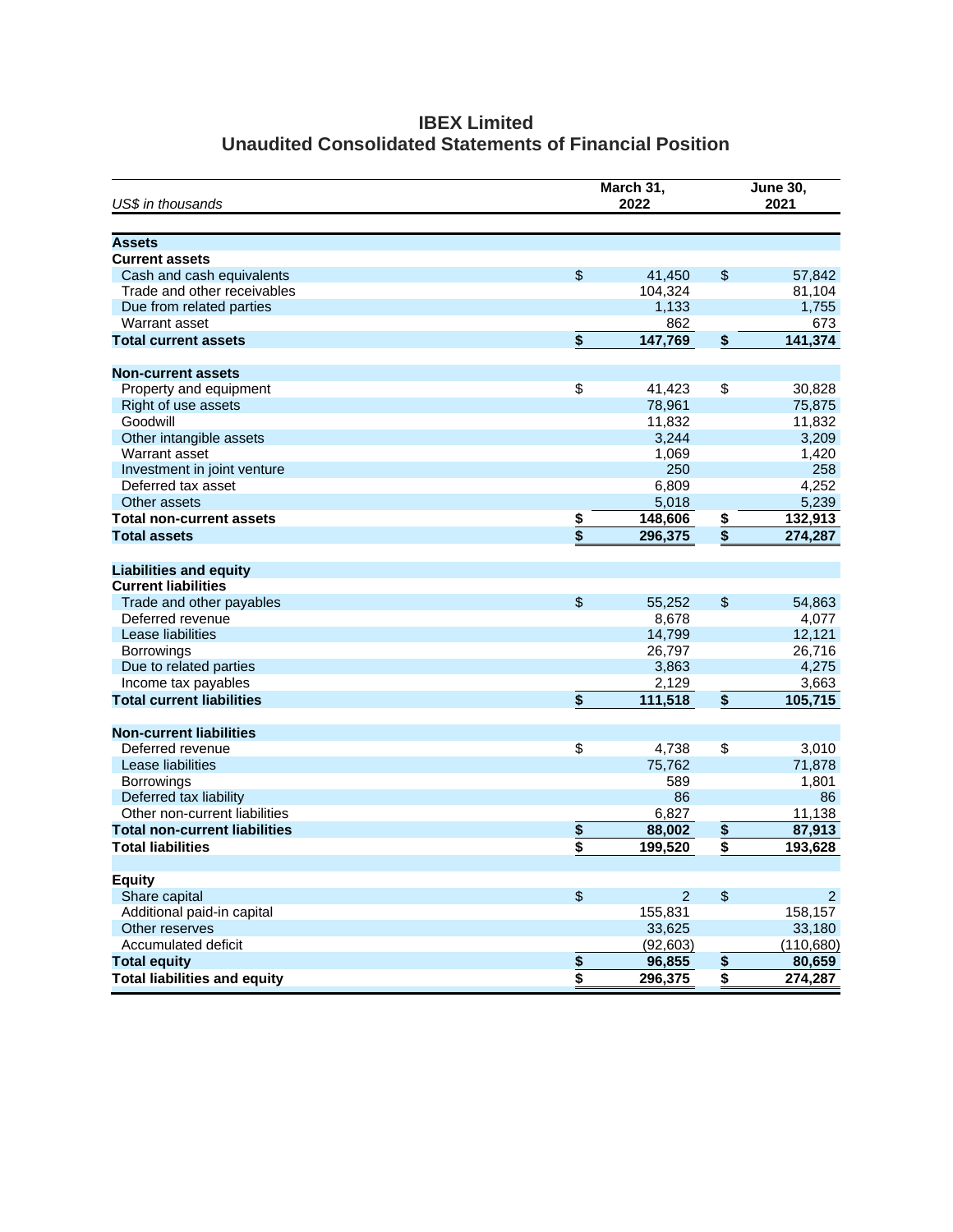# **IBEX Limited Unaudited Consolidated Statements of Profit or Loss and Other Comprehensive Income / (Loss)**

|                                                                   | Three months ended March 31, |            |                 |            | Nine months ended March 31, |            |                 |            |
|-------------------------------------------------------------------|------------------------------|------------|-----------------|------------|-----------------------------|------------|-----------------|------------|
| US\$ in thousands, except share and per share                     |                              |            |                 |            |                             |            |                 |            |
| amounts                                                           |                              | 2022       |                 | 2021       |                             | 2022       |                 | 2021       |
| Revenue                                                           | \$                           | 129,108    | $\mathfrak{s}$  | 108,832    | $\mathfrak{S}$              | 369,865    | \$              | 334,784    |
| Payroll and related costs                                         |                              | 88,783     |                 | 72,386     |                             | 256,711    |                 | 223,610    |
| Share-based payments                                              |                              | 798        |                 | 1,298      |                             | 1,302      |                 | 4,004      |
| Reseller commission and lead expenses                             |                              | 3,143      |                 | 3,275      |                             | 9,824      |                 | 10,776     |
| Depreciation and amortization                                     |                              | 8,555      |                 | 7,258      |                             | 24,867     |                 | 20,680     |
| Fair value measurement of share warrants                          |                              | 3,379      |                 | 4,433      |                             | (3,608)    |                 | 10,178     |
| Other operating costs                                             |                              | 18,563     |                 | 17,778     |                             | 57,050     |                 | 57,711     |
| Income from operations                                            | $\overline{\$}$              | 5,887      | $\overline{\$}$ | 2,404      | $\overline{\$}$             | 23,719     | $\overline{\$}$ | 7,825      |
| Finance expenses                                                  |                              | (2, 175)   |                 | (2,310)    |                             | (6, 595)   |                 | (6,923)    |
| Income before taxation                                            | $rac{6}{5}$                  | 3,712      | $\frac{3}{5}$   | 94         | $\overline{\$}$             | 17,124     | $\overline{\$}$ | 902        |
|                                                                   |                              |            |                 |            |                             |            |                 |            |
| Income tax benefit / (expense)                                    | $\frac{3}{5}$                | 2,886      | \$<br>\$        | (339)      |                             | 953        |                 | (2,082)    |
| Net income / (loss)                                               |                              | 6,598      |                 | (245)      | $\overline{\$}$             | 18,077     | $\overline{\$}$ | (1, 180)   |
| Other comprehensive income / (loss)                               |                              |            |                 |            |                             |            |                 |            |
| Items that will be subsequently reclassified to<br>profit or loss |                              |            |                 |            |                             |            |                 |            |
| Foreign currency translation adjustment                           | \$                           | (279)      | \$              | 99         | \$                          | (881)      | \$              | (14)       |
| Cash flow hedges - changes in fair value                          |                              | 161        |                 | 73         |                             | (121)      |                 | 158        |
|                                                                   |                              | (118)      | $\frac{1}{2}$   | 172        |                             | (1,002)    | $\frac{1}{2}$   | 144        |
| Total comprehensive income / (loss)                               | $\frac{6}{5}$                | 6,480      | $\overline{\$}$ | (73)       | $rac{6}{3}$                 | 17,075     | \$              | (1,036)    |
| Earnings / (loss) per share                                       |                              |            |                 |            |                             |            |                 |            |
| Basic                                                             | \$                           | 0.36       | \$              | (0.01)     | \$                          | 0.99       | \$              | (0.07)     |
| <b>Diluted</b>                                                    | \$                           | 0.35       | \$              | (0.01)     | $\frac{1}{2}$               | 0.96       | \$              | (0.07)     |
|                                                                   |                              |            |                 |            |                             |            |                 |            |
| Weighted average shares outstanding                               |                              |            |                 |            |                             |            |                 |            |
| <b>Basic</b>                                                      |                              | 18,250,632 |                 | 18,083,182 |                             | 18,263,976 |                 | 17,475,469 |
| <b>Diluted</b>                                                    |                              | 18,685,848 |                 | 18,083,182 |                             | 18,822,680 |                 | 17,475,469 |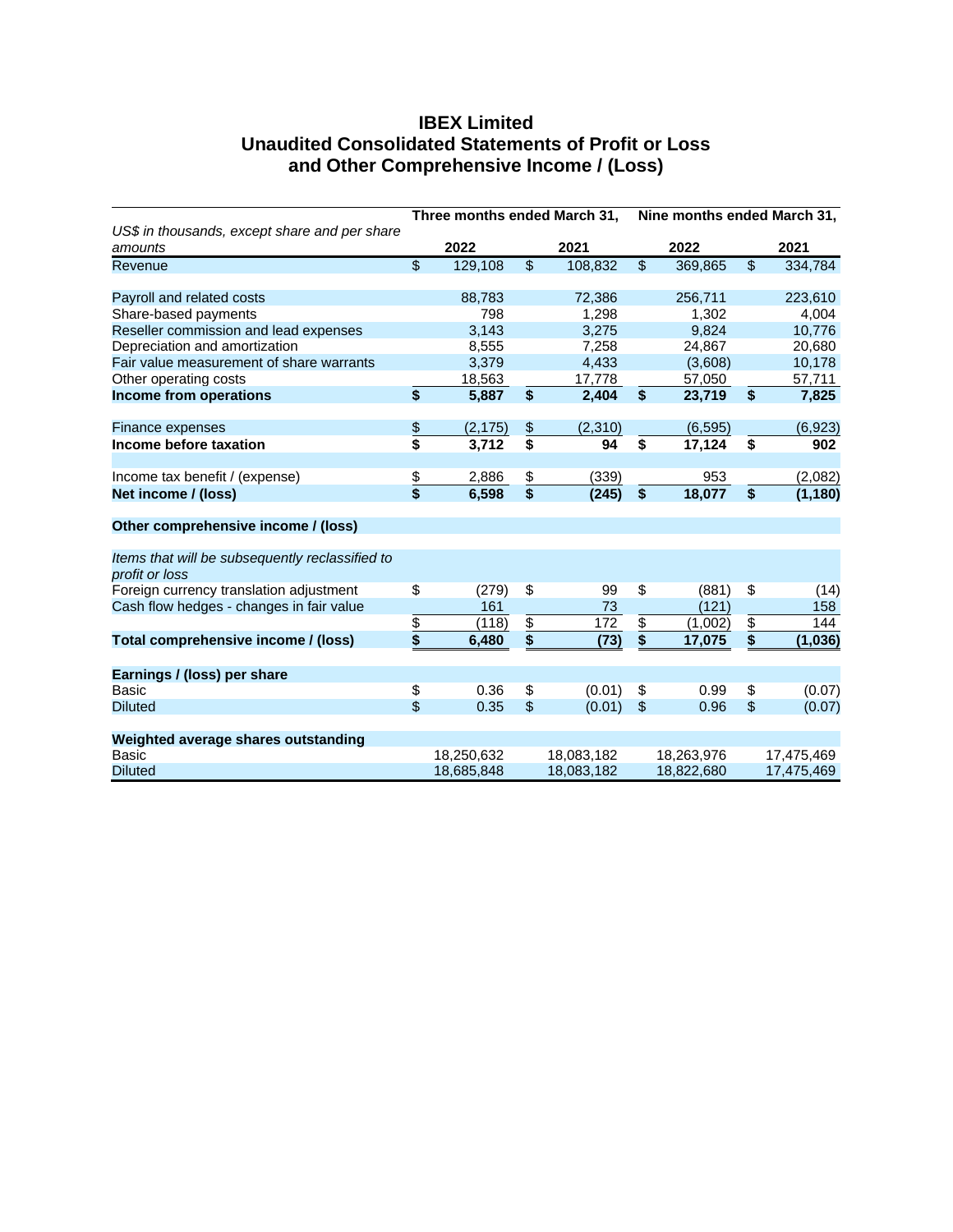# **IBEX Limited Unaudited Consolidated Statements of Cash Flows**

|                                                                                                  | March 31,     | Three months ended       | March 31,         | Nine months ended        |
|--------------------------------------------------------------------------------------------------|---------------|--------------------------|-------------------|--------------------------|
| US\$ in thousands                                                                                | 2022          | 2021                     | 2022              | 2021                     |
| <b>CASH FLOWS FROM OPERATING ACTIVITIES</b>                                                      |               |                          |                   |                          |
| Income before taxation                                                                           | \$<br>3,712   | \$<br>94                 | \$17,124          | \$<br>902                |
| Adjustments to reconcile income before taxation to net cash provided by<br>operating activities: |               |                          |                   |                          |
| Depreciation and amortization                                                                    | 8,555         | 7,258                    | 24,867            | 20,680                   |
| Amortization of warrant asset                                                                    | 219           | 229                      | 162               | 677                      |
| Foreign currency translation loss / (gain)                                                       | (18)          | 26                       | (24)              | 229                      |
| Fair value measurement of share warrants                                                         | 3,379         | 4,433                    | (3,608)           | 10,178                   |
| Share-based payments                                                                             | 798           | 1,298                    | 1,302             | 4,004                    |
| Allowance of expected credit losses                                                              | (374)         | (116)                    | (698)             | 336                      |
| Share of profit from investment in joint venture                                                 | (243)         | (174)                    | (679)             | (400)                    |
| Gain on lease terminations                                                                       | (70)          | (852)                    | (77)              | (1,044)                  |
| Provision for defined benefit scheme                                                             | 41            | 50                       | 119               | 194                      |
| Finance expenses                                                                                 | 2,175         | 2,310                    | 6,595             | 6,923                    |
| Decrease / (increase) in trade and other receivables                                             | 691           | 626                      | (21, 258)         | (10, 358)                |
| Decrease / (increase) in prepayments and other assets                                            | 421           | (673)                    | 222               | (1, 370)                 |
| Increase / (decrease) in trade and other payables and other liabilities                          | (4,635)       | 1,991                    | 6,197             | 3,043                    |
| Cash inflow from operations                                                                      | 14,651        | 16,500                   | 30,244            | 33,994                   |
| Interest paid                                                                                    | (2, 175)      | (2,310)                  | (6, 595)          | (6,923)                  |
| Income taxes paid                                                                                | (481)         | (297)                    | (1, 369)          | (2,952)                  |
| Net cash inflow from operating activities                                                        | \$11,995      | $\sqrt{$}3,893$          | $\sqrt{$}$ 22,280 | \$24,119                 |
|                                                                                                  |               |                          |                   |                          |
| <b>CASH FLOWS FROM INVESTING ACTIVITIES</b>                                                      |               |                          |                   |                          |
| Purchase of property and equipment                                                               | \$<br>(5,879) | (5,892)<br>$\mathbb{S}$  | \$ (22, 144)      | \$(14,597)               |
| Purchase of other intangible assets                                                              | (192)         | (407)                    | (1,068)           | (1,274)                  |
| Dividend received from joint venture                                                             | 254           | 146                      | 687               | 373                      |
| Net cash outflow from investing activities                                                       | (5,817)<br>\$ | \$<br>(6, 153)           | \$ (22,525)       | $\overline{\$}$ (15,498) |
| <b>CASH FLOWS FROM FINANCING ACTIVITIES</b>                                                      |               |                          |                   |                          |
| Proceeds from line of credit                                                                     | \$15,085      | \$24,684                 | \$75,217          | \$91,259                 |
| Repayments of line of credit                                                                     | (25, 500)     | (38, 104)                | (74, 727)         | (93, 400)                |
| Proceeds from borrowings                                                                         |               |                          |                   | 1,714                    |
| Repayment of borrowings                                                                          | (1, 583)      | (3, 496)                 | (5, 425)          | (9,323)                  |
| Payment of related party loans                                                                   |               |                          | ٠                 | (1,614)                  |
| Net proceeds from initial public offering                                                        |               |                          |                   | 63,107                   |
| Payment of listing related costs                                                                 |               | $\blacksquare$           | ä,                | (1,052)                  |
| Exercise of options                                                                              | 17            | 28                       | 17                | 28                       |
| Proceeds from lease obligations                                                                  | 1,417         | Ξ                        | 1,417             |                          |
| Principal payments on lease obligations                                                          | (3,308)       | (3,014)                  | (9, 855)          | (14, 644)                |
| Dividend distribution                                                                            |               |                          |                   | (4,000)                  |
| Purchase of treasury shares                                                                      | (2, 266)      | $\overline{\phantom{a}}$ | (2, 302)          |                          |
| Net cash inflow / (outflow) from financing activities                                            | \$(16, 138)   | \$(19,902)               | \$(15,658)        | \$32,075                 |
| Effects of exchange rate difference on cash and cash equivalents                                 | (121)         | 99                       | (489)             | (14)                     |
| Net (decrease) / increase in cash and cash equivalents                                           | \$(10,081)    | \$(12,063)               | \$(16,392)        | \$40,682                 |
| Cash and cash equivalents at beginning of the period                                             | \$51,531      | \$74,615                 | \$57,842          | \$21,870                 |
| Cash and cash equivalents at end of the period                                                   | 41,450        | \$62,552                 | \$<br>41,450      | \$62,552                 |
|                                                                                                  |               |                          |                   |                          |
| Non-cash items                                                                                   |               |                          |                   |                          |
| New leases                                                                                       | 4,566         | 7,871                    | 18,972            | 29,401                   |
| Change in accounts payable related to fixed assets                                               | (901)         |                          | 1,156             |                          |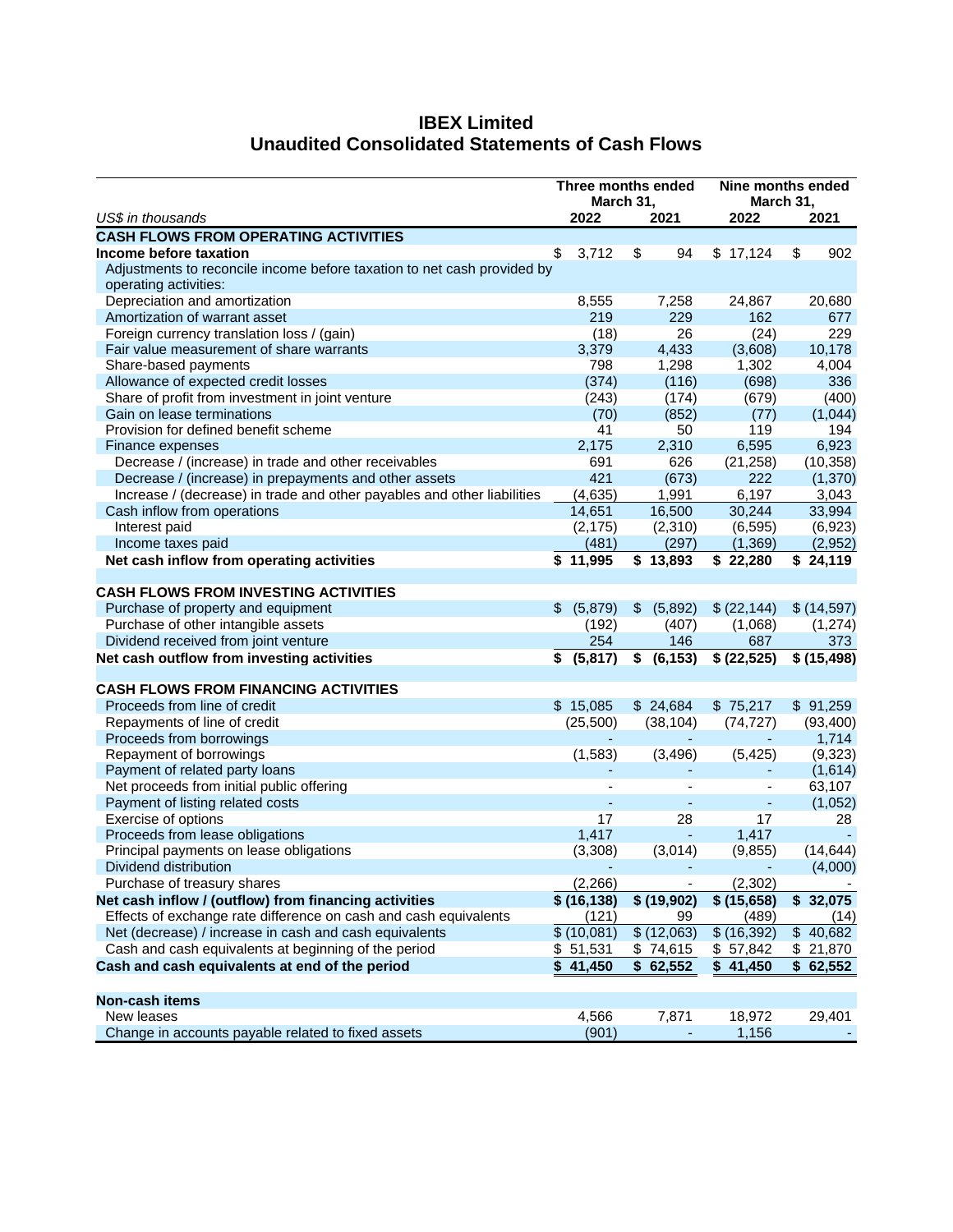# **IBEX Limited**

## **Reconciliation of IFRS Financial Measures to Non-GAAP Financial Measures**

### **EXHIBIT 1: Adjusted net income and adjusted fully diluted earnings per share**

We define "adjusted net income" as net income / (loss) before the effect of the following items: nonrecurring expenses (including litigation and settlement expenses, costs related to COVID-19, and listing costs, as applicable), amortization of warrant asset, foreign currency translation gains or losses, fair value measurement of share warrants, share-based payments, gain or loss on disposal of fixed assets and/or lease terminations, and impairment of intangibles, as applicable, net of the tax impact of such adjustments. The following table provides a reconciliation of net income / (loss) to adjusted net income for the periods presented:

|                                |        |                       |                                                                   |                                    |                       |                                                                      | Nine months ended March 31, |                                       |                                                                                                              |                                                                              |                                              |                             |
|--------------------------------|--------|-----------------------|-------------------------------------------------------------------|------------------------------------|-----------------------|----------------------------------------------------------------------|-----------------------------|---------------------------------------|--------------------------------------------------------------------------------------------------------------|------------------------------------------------------------------------------|----------------------------------------------|-----------------------------|
|                                |        |                       |                                                                   |                                    |                       |                                                                      |                             |                                       |                                                                                                              |                                                                              |                                              |                             |
| share and per share amounts,   | Amount |                       |                                                                   | Amount                             |                       |                                                                      | Amount                      |                                       |                                                                                                              | Amount                                                                       |                                              | Per Share                   |
| \$                             |        | \$                    | $0.36$ \$                                                         | (245)                              | \$                    |                                                                      |                             |                                       |                                                                                                              | (1, 180)                                                                     | S                                            | (0.07)                      |
|                                | 42     |                       | 0.00                                                              | 1,848                              |                       | 0.10                                                                 |                             |                                       | 0.10                                                                                                         | 7,839                                                                        |                                              | 0.45                        |
|                                | 219    |                       | 0.01                                                              | 229                                |                       | 0.01                                                                 |                             |                                       | 0.01                                                                                                         | 677                                                                          |                                              | 0.04                        |
|                                |        |                       | (0.00)                                                            | 44                                 |                       | 0.00                                                                 |                             |                                       | (0.00)                                                                                                       | 247                                                                          |                                              | 0.01                        |
|                                |        |                       |                                                                   |                                    |                       |                                                                      |                             |                                       |                                                                                                              |                                                                              |                                              |                             |
|                                | 3.379  |                       | 0.19                                                              | 4.433                              |                       | 0.25                                                                 |                             |                                       | (0.20)                                                                                                       | 10.178                                                                       |                                              | 0.58                        |
|                                | 798    |                       | 0.04                                                              | 1,298                              |                       | 0.07                                                                 |                             |                                       | 0.07                                                                                                         | 4,004                                                                        |                                              | 0.23                        |
|                                | (70)   |                       | (0.00)                                                            | (852)                              |                       | (0.05)                                                               |                             |                                       | (0.00)                                                                                                       | (1,044)                                                                      |                                              | (0.06)                      |
| \$                             |        |                       | $0.24$ \$                                                         | 7,000                              | \$                    |                                                                      |                             |                                       |                                                                                                              | 21,901                                                                       | \$                                           | 1.25                        |
|                                | (248)  |                       | (0.01)                                                            | (722)                              |                       | (0.04)                                                               |                             |                                       | (0.05)                                                                                                       | (2,901)                                                                      |                                              | (0.17)                      |
|                                |        |                       | $0.59$ \$                                                         | 6,033                              | \$                    |                                                                      |                             | \$                                    |                                                                                                              | 17,820                                                                       | \$                                           | 1.02                        |
| Adjusted net income margin     | 8.3%   |                       |                                                                   | 5.5%                               |                       |                                                                      |                             |                                       |                                                                                                              | 5.3%                                                                         |                                              |                             |
|                                |        |                       | 0.59                                                              |                                    |                       | 0.33                                                                 |                             |                                       | 0.92                                                                                                         | 17,475,469                                                                   |                                              | 1.02                        |
| Dilutive impact of share-based |        |                       |                                                                   |                                    |                       |                                                                      |                             |                                       |                                                                                                              |                                                                              |                                              | (0.04)                      |
|                                |        |                       |                                                                   |                                    |                       |                                                                      |                             |                                       |                                                                                                              |                                                                              |                                              | 0.98                        |
|                                |        | 18,250,632<br>435,216 | 2022<br>6,598<br>(18)<br>4,350 \$<br>$10,700$ \$<br>18,685,848 \$ | <b>Per Share</b><br>(0.02)<br>0.57 | 18,083,182<br>737,826 | Three months ended March 31,<br>2021<br>18,821,008 <sup>(b)</sup> \$ | Per Share<br>(0.01)<br>0.32 | $(0.01)$ \$<br>$0.39$ \$<br>$0.33$ \$ | 2022<br>1.754<br>162<br>(24)<br>(3,608)<br>1,302<br>(77)<br>(843)<br>16,743<br>4.5%<br>18,263,976<br>558,704 | <b>Per Share</b><br>18,077 \$<br>(491) \$<br>(0.03)<br>18,822,680 \$<br>0.89 | 0.99S<br>$(0.03)$ \$<br>$0.92$ \$<br>756,977 | 2021<br>18,232,446 $(b)$ \$ |

(a) The tax impact of each adjustment is calculated using the effective tax rate in the relevant jurisdictions.

(b) The weighted average shares outstanding – diluted for the three and nine months ended March 31, 2021 reflect an additional 737,826 and 756,977 shares, respectively, that are anti-dilutive on an IFRS basis.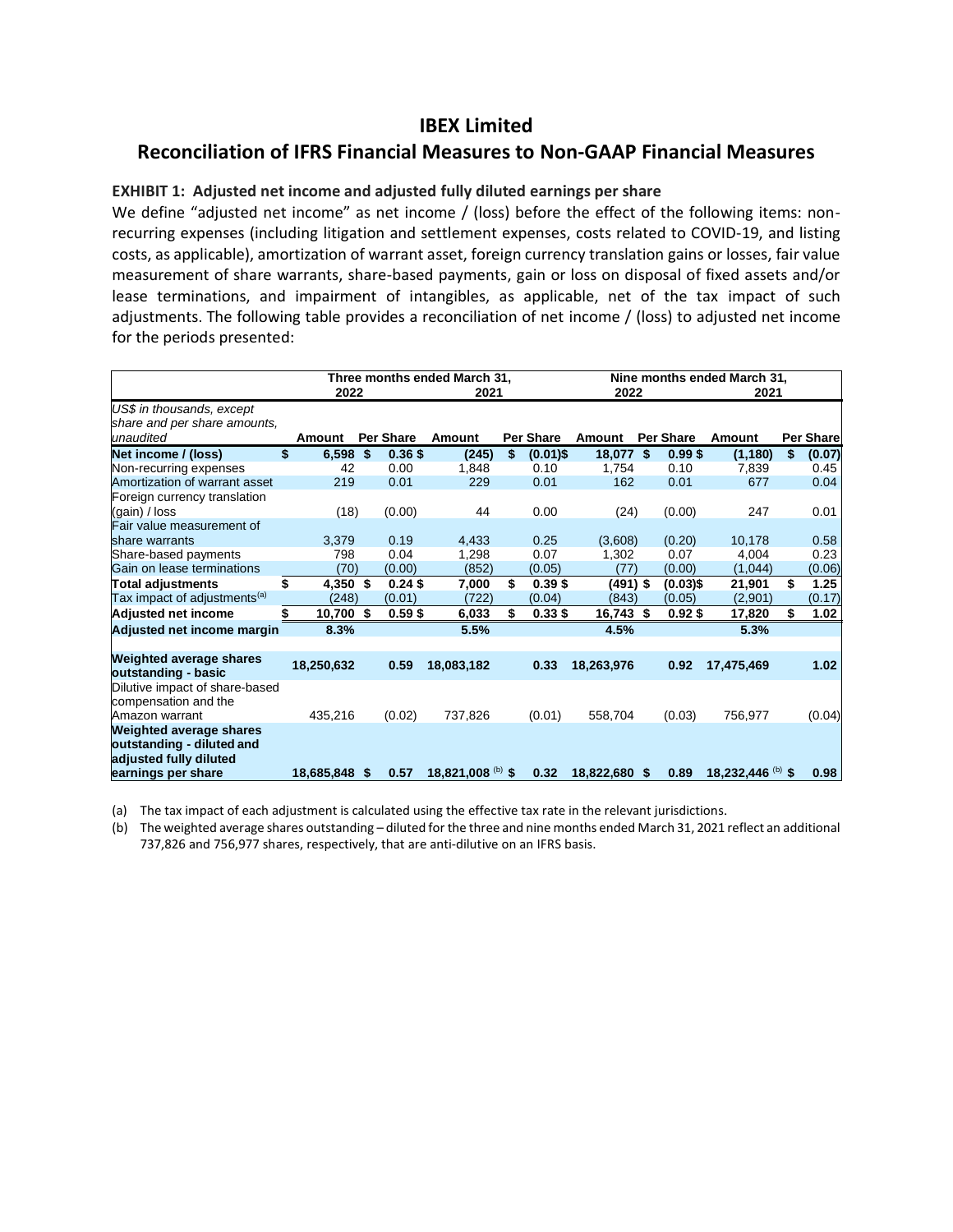#### **EXHIBIT 2: EBITDA and Adjusted EBITDA**

We define "EBITDA" as net income / (loss) before the effect of the following items: finance expenses (including finance expense related to right-of-use lease liabilities), income tax expense, and depreciation and amortization (including depreciation of right-of-use assets). We define "Adjusted EBITDA" as EBITDA before the effect of the following items: non-recurring expenses (including litigation and settlement expenses, costs related to COVID-19, and listing costs, as applicable), amortization of warrant asset, foreign currency translation gains or losses, fair value measurement of share warrants, share-based payments, gain or loss on disposal of fixed assets and/or lease terminations, and impairment of intangibles, as applicable. The following table provides a reconciliation of net income / (loss) to adjusted EBITDA for the periods presented:

|                                            | Three months ended March 31, |         |    | Nine months ended March 31, |    |         |    |          |
|--------------------------------------------|------------------------------|---------|----|-----------------------------|----|---------|----|----------|
| US\$ in thousands, unaudited               |                              | 2022    |    | 2021                        |    | 2022    |    | 2021     |
| Net income / (loss)                        |                              | 6,598   | \$ | (245)                       | S. | 18,077  | S  | (1, 180) |
| Finance expenses                           |                              | 2.175   |    | 2,310                       |    | 6,595   |    | 6,923    |
| Income tax expense                         |                              | (2,886) |    | 339                         |    | (953)   |    | 2,082    |
| Depreciation and amortization              |                              | 8,555   |    | 7,258                       |    | 24,867  |    | 20,680   |
| <b>EBITDA</b>                              |                              | 14.442  | \$ | 9,662                       | \$ | 48,586  | \$ | 28,505   |
| Non-recurring expenses                     |                              | 42      |    | 1,848                       |    | 1.754   |    | 7,839    |
| Amortization of warrant asset              |                              | 219     |    | 229                         |    | 162     |    | 677      |
| Foreign currency translation (gain) / loss |                              | (18)    |    | 44                          |    | (24)    |    | 247      |
| Fair value measurement of share warrants   |                              | 3.379   |    | 4,433                       |    | (3,608) |    | 10,178   |
| Share-based payments                       |                              | 798     |    | 1,298                       |    | 1,302   |    | 4,004    |
| Gain on lease terminations                 |                              | (70)    |    | (852)                       |    | (77)    |    | (1, 044) |
| <b>Adjusted EBITDA</b>                     |                              | 18,792  | \$ | 16,662                      |    | 48,095  |    | 50,406   |
| <b>Adjusted EBITDA margin</b>              |                              | 14.6%   |    | 15.3%                       |    | 13.0%   |    | 15.1%    |

#### **EXHIBIT 3: Free cash flow**

We define "free cash flow" as net cash provided by operating activities less cash capital expenditures.

|                                | Three months ended March 31, |        | Nine months ended March 31, |        |      |        |  |  |
|--------------------------------|------------------------------|--------|-----------------------------|--------|------|--------|--|--|
| US\$ in thousands, unaudited   | 2022                         | 2021   |                             | 2022   | 2021 |        |  |  |
|                                |                              |        |                             |        |      |        |  |  |
| Net cash provided by operating |                              |        |                             |        |      |        |  |  |
| activities                     | 11.995                       | 13,893 |                             | 22,280 |      | 24,119 |  |  |
|                                |                              |        |                             |        |      |        |  |  |
| Less:                          |                              |        |                             |        |      |        |  |  |
| Cash capital expenditures      | 6.071                        | 6.299  |                             | 23.212 |      | 15,871 |  |  |
| Free cash flow $(1)$           | 5.924                        | 7,594  |                             | (932)  |      | 8,248  |  |  |

(1) Excluded from free cash flow are the principal portion of right-of-use lease payments of \$3,305 and \$2,892 for the quarter ended and \$9,731 and \$8,063 for the nine months ended March 31, 2022 and 2021, respectively. We believe it is useful to consider these payments when analyzing free cash flow as these amounts directly relate to revenue generating assets used in operations.